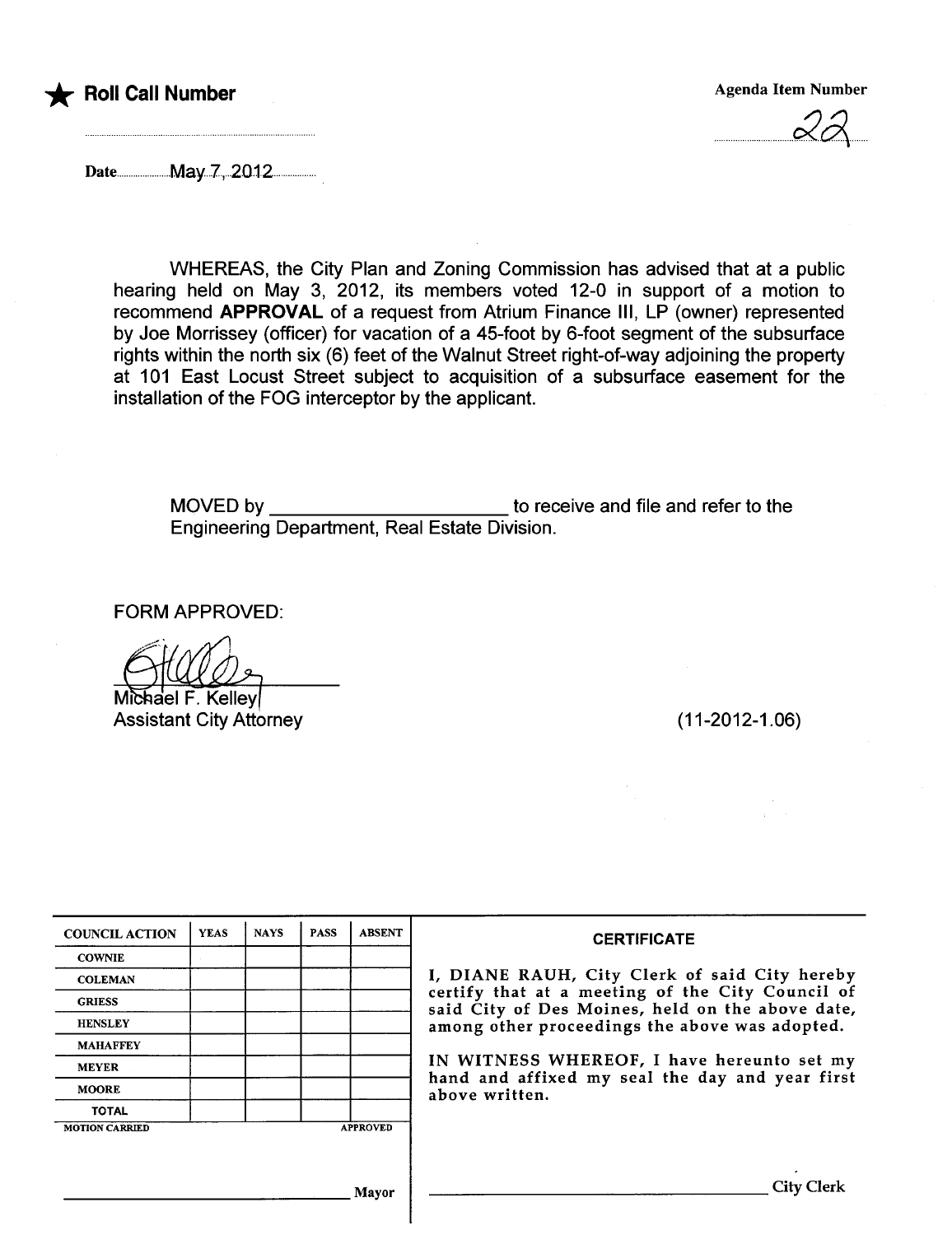May 4,2012

| L'AIC.         |  |
|----------------|--|
| Agenda Item 22 |  |

Call #

Honorable Mayor and City Council City of Des Moines, Iowa

Members:

Communication from the City Plan and Zoning Commission advising that at their meeting held May 3, 2012, the following action was taken:

## COMMISSION RECOMMENDATION:

After public hearing, the members voted 12-0 as follows:

|                                                        | <b>Commission Action:</b> | Yes | <b>Nays</b> | Pass | Absent |
|--------------------------------------------------------|---------------------------|-----|-------------|------|--------|
|                                                        | JoAnne Corigliano         | Χ   |             |      |        |
|                                                        | <b>Shirley Daniels</b>    | X   |             |      |        |
| <b>CITY OF DES MOINES</b>                              | <b>Jacqueline Easley</b>  |     |             |      | Χ      |
|                                                        | <b>Tim Fitzgerald</b>     | Х   |             |      |        |
|                                                        | Dann Flaherty             | Χ   |             |      |        |
| CITY PLAN AND ZONING COMMISSION<br>ARMORY BUILDING     | John "Jack" Hilmes        |     |             |      |        |
| 602 ROBERT D. RAY DRIVE<br>DES MOINES, IOWA 50309-1881 | Ted Irvine                |     |             |      |        |
| (515) 283-4182                                         | Greg Jones                |     |             |      |        |
| ALL-AMERICA CITY                                       | <b>William Page</b>       |     |             |      |        |
| 1949, 1976, 1981                                       | <b>Christine Pardee</b>   |     |             |      |        |
| 2003                                                   | <b>Mike Simonson</b>      | X   |             |      |        |
|                                                        | <b>CJ Stephens</b>        | X   |             |      |        |
|                                                        | <b>Vicki Stogdill</b>     | X   |             |      |        |

APPROVAL of a request from Atrium Finance III, LP (owner) represented by Joe Morrissey (officer) for vacation of a 45-foot by 6-foot segment of the subsurface rights within the north six (6) feet of the Walnut Street right-of-way adjoining the property at 101 East Locust Street, to allow for placement of a Fats, Oils, and Grease (FOG) interceptor on the sanitary sewer service within the public right-of-way for the Embassy Suites Hotel subject to acquisition of a subsurface easement for the installation of the FOG interceptor by the applicant. (11-2012-1.06)

Written Responses 2 In Favor 0 In Opposition

# STAFF RECOMMENDATION TO THE P&Z COMMISSION

Staff recommends approval of the requested vacation of subsurface rights subject to acquisition of a subsurface easement for the installation of the FOG interceptor by the applicant.

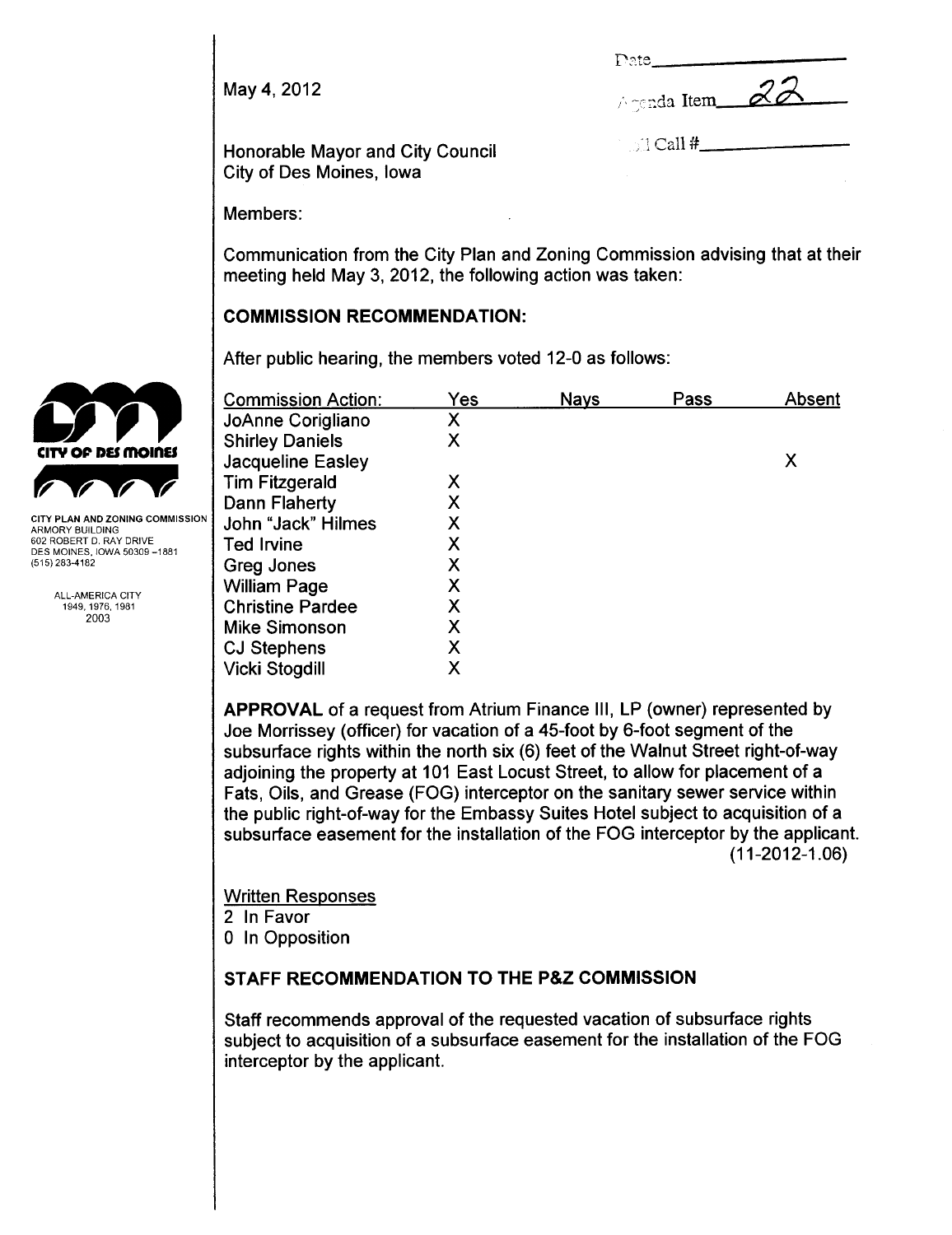### STAFF REPORT

#### I. GENERAL INFORMATION

- 1. Purpose of Request: The applicant is seeking to vacate the subsurface area in Walnut Street adjoining the Embassy Suites hotel to accommodate a FOG interceptor. This is a system of tanks that separate fats, oils, and grease from the wastewater prior to release into the public sanitary sewer system. It is a requirement based on \$175,000 of permitted renovations to the first floor atrium kitchen, buffet, and bar/lounge area of the hoteL.
- 2. Size of Site: 270 square feet (6-feet by 45-feet). This segment is on the north edge of the Walnut Street right-of-way approximately 141 feet west of East 2<sup>nd</sup> Street adjoining the hotel site property.
- 3. Existing Zoning (site): "D-R" Downtown Riverfront District, "CDO" Capitol Dominance Overlay District, "GGP" Gambling Games Prohibition Overlay District, and Downtown Overlay District.
- 4. Existing Land Use (site): The subject portion of right-of-way contains a landscaped area directly north of the sidewalk along the north side of Walnut Street. The specific area for the FOG interceptor would be located in a portion of the right-of-way that does not require removal of any trees.
- 5. Adjacent Land Use and Zoning:

North - "D-R". Use is the Embassy Suites hotel.

South - "D-R", Use is the U.S. Federal Courthouse.

- 6. General Neighborhood/Area Land Uses: The subject property is located in riverfront area of the East Vilage.
- 7. Applicable Recognized Neighborhood(s): East Village Neighborhood.
- 8. Relevant Zoning History: N/A.
- 9. 2020 Community Character Land Use Plan Designation: Downtown Support CommerciaL.
- 10. Applicable Regulations: The Commission reviews all proposals to vacate land dedicated for a specific public purpose, such as for streets and parks, to determine whether the land is still needed for such purpose or may be released (vacated) for other use. The recommendation of the Commission is forwarded to the City CounciL.

### II. ADDITIONAL APPLICABLE INFORMATION

1. Utilities: The location of the requested vacation was partially determined based on existing underground electrical service along the west side of the building. There are not any existing utilities in place within the area requested for vacation. Due to the placement of the proposed FOG interceptor, this requested area would not be available for future installation of utilities. Therefore a permanent easement for the subsurface rights is necessary.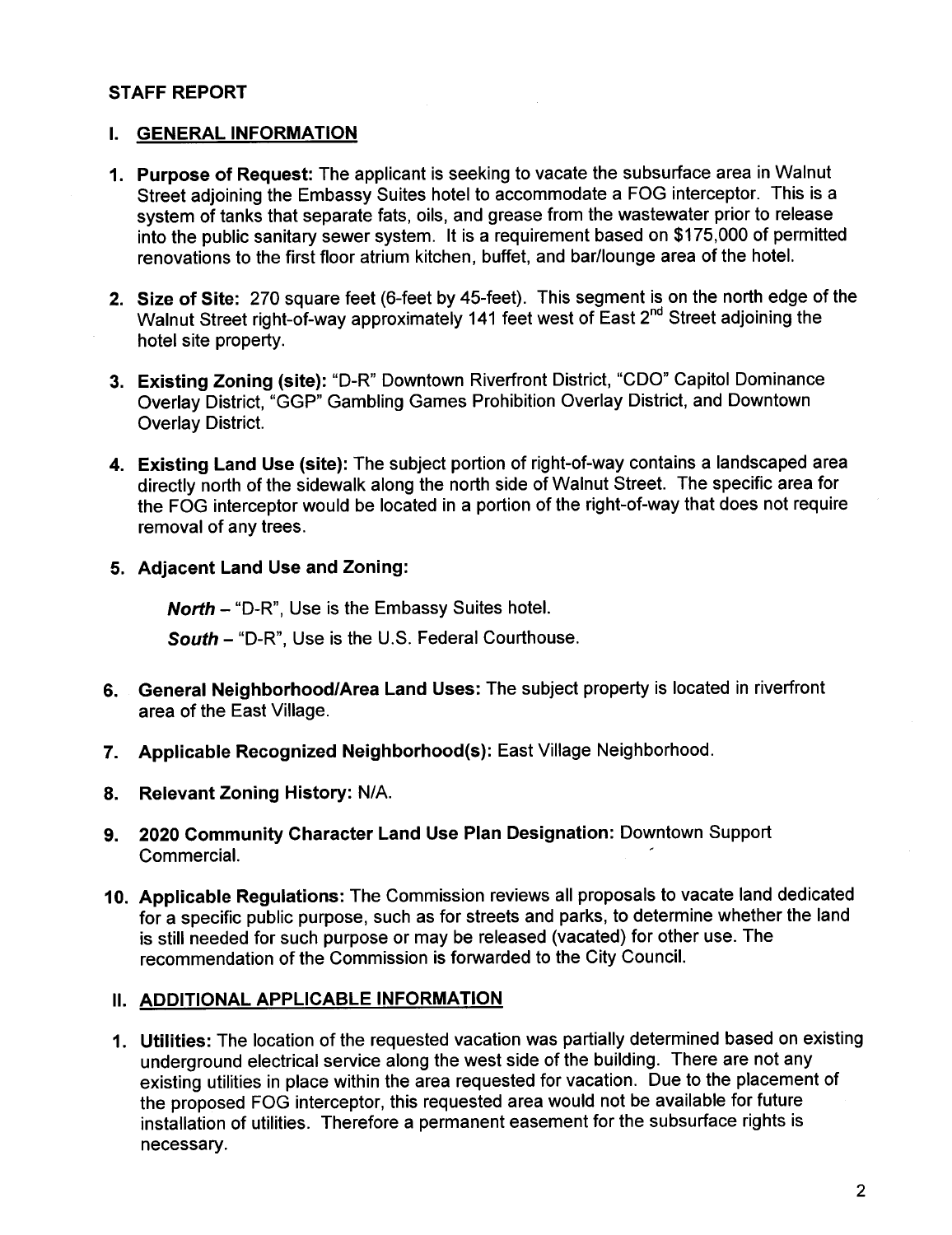- 2. Alternative Evaluation: The consulting engineer for the applicant has reviewed alternative locations within the hotel site property for placement of the necessary FOG interceptor. The following findings and factors determined the selection of the requested location of the facility:
	- . Age and brick construction of the surrounding sanitary sewer would require connection of the FOG interceptor to the upper half of an existing manhole.
	- . Underground electrical utility lines along the west side of the hotel prevent routing of sanitary sewer service from the FOG interceptor around the west side of the building.
	- . Routing of the sanitary lines from the kitchen in the southeastern part of the building to the north and west side of the building would be impractical and infeasible. This would cause disruption of the hotel operation and would require demolition of extensive area within the hotel that would not otherwise be disturbed.
	- . Location within the parking garage below the hotel would place the FOG interceptor at elevations below the elevation necessary for a gravity flow connection to an existing sanitary sewer manhole in East Walnut Street.
	- . Length of piping and slopes from the kitchen area in the southeast to an area on the southwest side of the property would not provide cleansing velocities for the FOG Interceptor to function properly; nor would it allow depth necessary to for a gravity flow connection to the required sanitary sewer manhole.

# SUMMARY OF DISCUSSION

There was no discussion.

# CHAIRPERSON OPENED THE PUBLIC HEARING

There was no one to speak in favor or in opposition of the applicant's request.

## CHAIRPERSON CLOSED THE PUBLIC HEARING

## COMMISSION ACTION:

Grea Jones moved staff recommendation to approve the requested vacation of subsurface rights subject to acquisition of a subsurface easement for the installation of the FOG interceptor by the applicant.

Motion passed 12-0.

Respectfully submitted,

Michael Ludwig, AICP Planning Administrator

MGL:clw

Attachment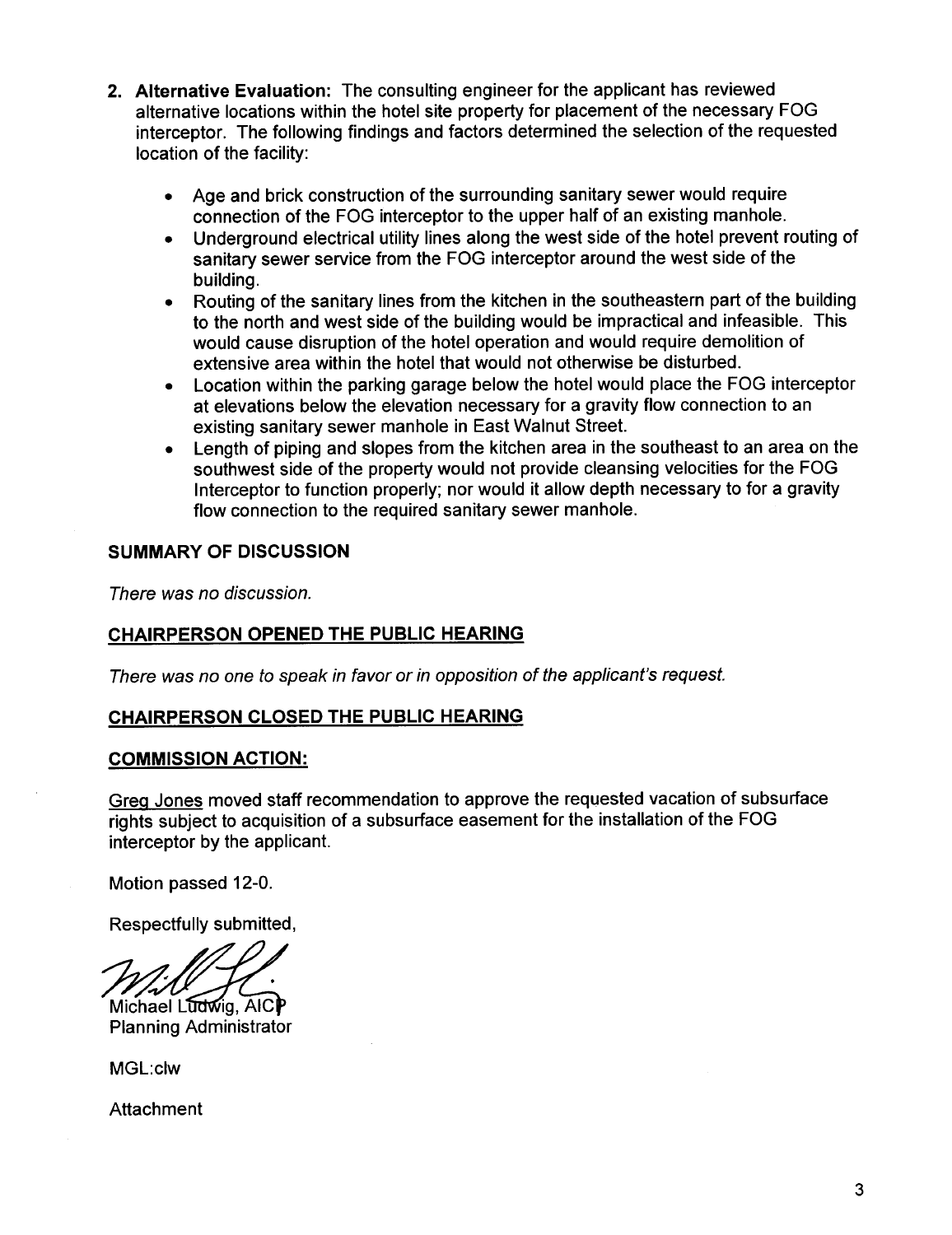| Request from Atrium Finance III, LP (owner) represented by Joe Morrissey (officer) for                                                                                                |                                                                                                                                                                                                                                                                                                                                                                                     |  |                                          |  |              |                      |              | File # |              |   |
|---------------------------------------------------------------------------------------------------------------------------------------------------------------------------------------|-------------------------------------------------------------------------------------------------------------------------------------------------------------------------------------------------------------------------------------------------------------------------------------------------------------------------------------------------------------------------------------|--|------------------------------------------|--|--------------|----------------------|--------------|--------|--------------|---|
| vacation of a 48-foot by 6-foot segment of the subsurface rights within the north six (6)<br>feet of the Walnut Street right-of-way adjoining the property at 101 East Locust Street. |                                                                                                                                                                                                                                                                                                                                                                                     |  |                                          |  |              |                      | 11-2012-1.06 |        |              |   |
| <b>Description</b><br>of Action                                                                                                                                                       | Review and approval for vacation of a 48-foot by 6-foot segment of the subsurface rights<br>within the north six (6) feet of the Walnut Street right-of-way adjoining the property at 101<br>East Locust Street, to allow for placement of a Fats, Oils, and Grease (FOG) interceptor on<br>the sanitary sewer service within the public right-of-way for the Embassy Suites Hotel. |  |                                          |  |              |                      |              |        |              |   |
| 2020 Community<br><b>Character Plan</b>                                                                                                                                               |                                                                                                                                                                                                                                                                                                                                                                                     |  | Downtown: Retail/Office Core/Core Fringe |  |              |                      |              |        |              |   |
| Horizon 2035<br><b>Transportation Plan</b>                                                                                                                                            |                                                                                                                                                                                                                                                                                                                                                                                     |  | No Planned Improvements                  |  |              |                      |              |        |              |   |
| <b>Current Zoning District</b>                                                                                                                                                        |                                                                                                                                                                                                                                                                                                                                                                                     |  | Downtown Riverfront District             |  |              |                      |              |        |              |   |
| <b>Proposed Zoning District</b>                                                                                                                                                       |                                                                                                                                                                                                                                                                                                                                                                                     |  | <b>Downtown Riverfront District</b>      |  |              |                      |              |        |              |   |
| <b>Consent Card Responses</b>                                                                                                                                                         |                                                                                                                                                                                                                                                                                                                                                                                     |  | In Favor                                 |  | Not In Favor |                      | Undetermined |        | % Opposition |   |
| Inside Area<br>Outside Area                                                                                                                                                           |                                                                                                                                                                                                                                                                                                                                                                                     |  |                                          |  |              |                      |              |        |              |   |
| <b>Plan and Zoning</b>                                                                                                                                                                | Denial                                                                                                                                                                                                                                                                                                                                                                              |  | $12-0$<br>Approval                       |  |              | Required 6/7 Vote of |              | Yes    |              |   |
| Commission Action                                                                                                                                                                     |                                                                                                                                                                                                                                                                                                                                                                                     |  |                                          |  |              | the City Council     |              | No     |              | x |



Atrium Finance III LP - Walnut Street between E 1st St and E  $2nd$  St

 $11-2012-1.06$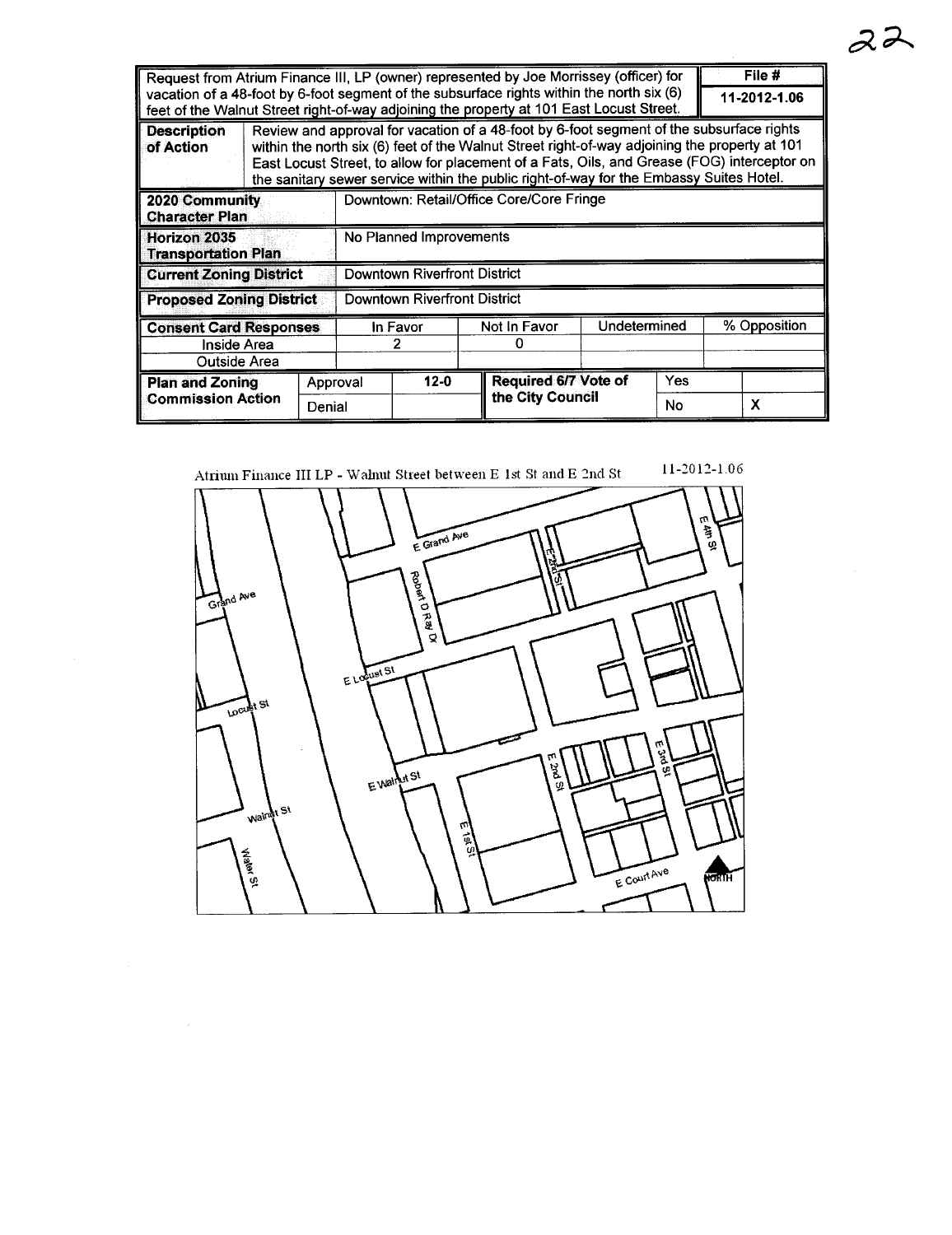